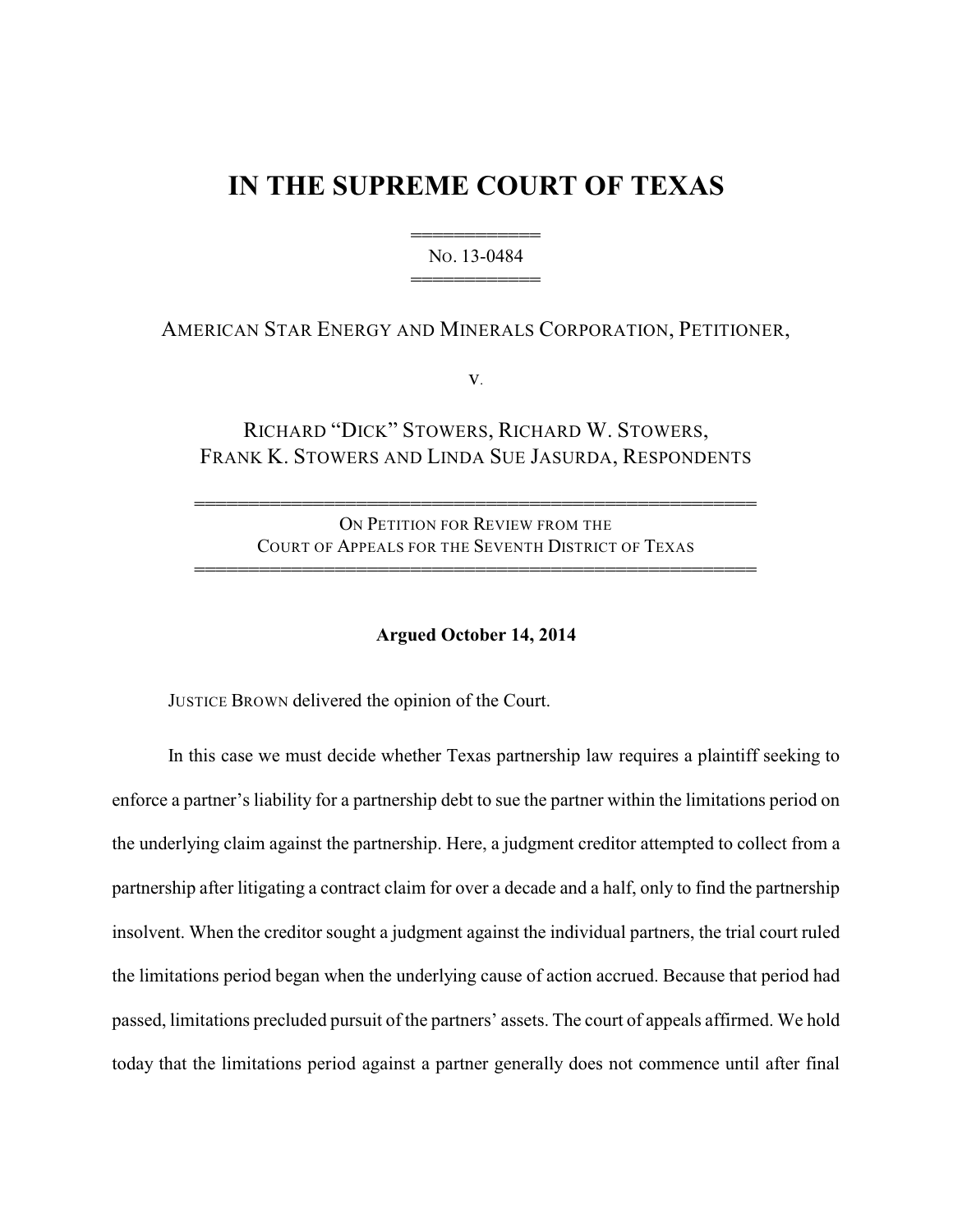judgment against the partnership is entered. Because this action was brought within that period, we reverse the court of appeals' judgment.

**I**

In 1980, the four respondents (together, the Partners) formed  $S \& J$  Investments, a Texas general partnership, to invest in and manage certain oil and gas properties. S & J and American Star Energy and Minerals Corporation were parties to an agreement that governed operation of those properties. In the early 1990s, American Star sued  $S \& J$  for breach of that agreement and eventually prevailed on its claims. S & J appealed that judgment, and a court of appeals reversed it in part and remanded the case to the trial court. *See S & J Invs. v. Am. Star Energy & Minerals Corp.*, No. 07- 99-0090-CV, 2001 WL 1380027, at \*6 (Tex. App.—Amarillo Nov. 7, 2001, pet. denied) (not designated for publication). In 2007, the trial court awarded American Star a second judgment, and S & J again appealed. The court of appeals affirmed that judgment, and we denied review of its decision. *See S & J Invs. v. Am. Star Energy & Minerals Corp.*, No. 07-07-0357-CV, 2008 WL 2669665, at \*5 (Tex. App—Amarillo July 8, 2008, pet. denied) (mem. op.).

S & J owes American Star \$227,884.46 under the judgment. But S & J proved to be undercapitalized, and its assets cannot satisfy the judgment debt. In June 2010, American Star brought this action seeking a judgment against the Partners individually. In response, the Partners argued the action was barred by the four-year statute of limitations that applies to the underlying breach-of-contract claim. Both sides moved for summary judgment. The trial court granted the Partners' motion and ordered that American Star take nothing. A divided court of appeals affirmed, holding the limitations period began when the underlying breach-of-contract claim against the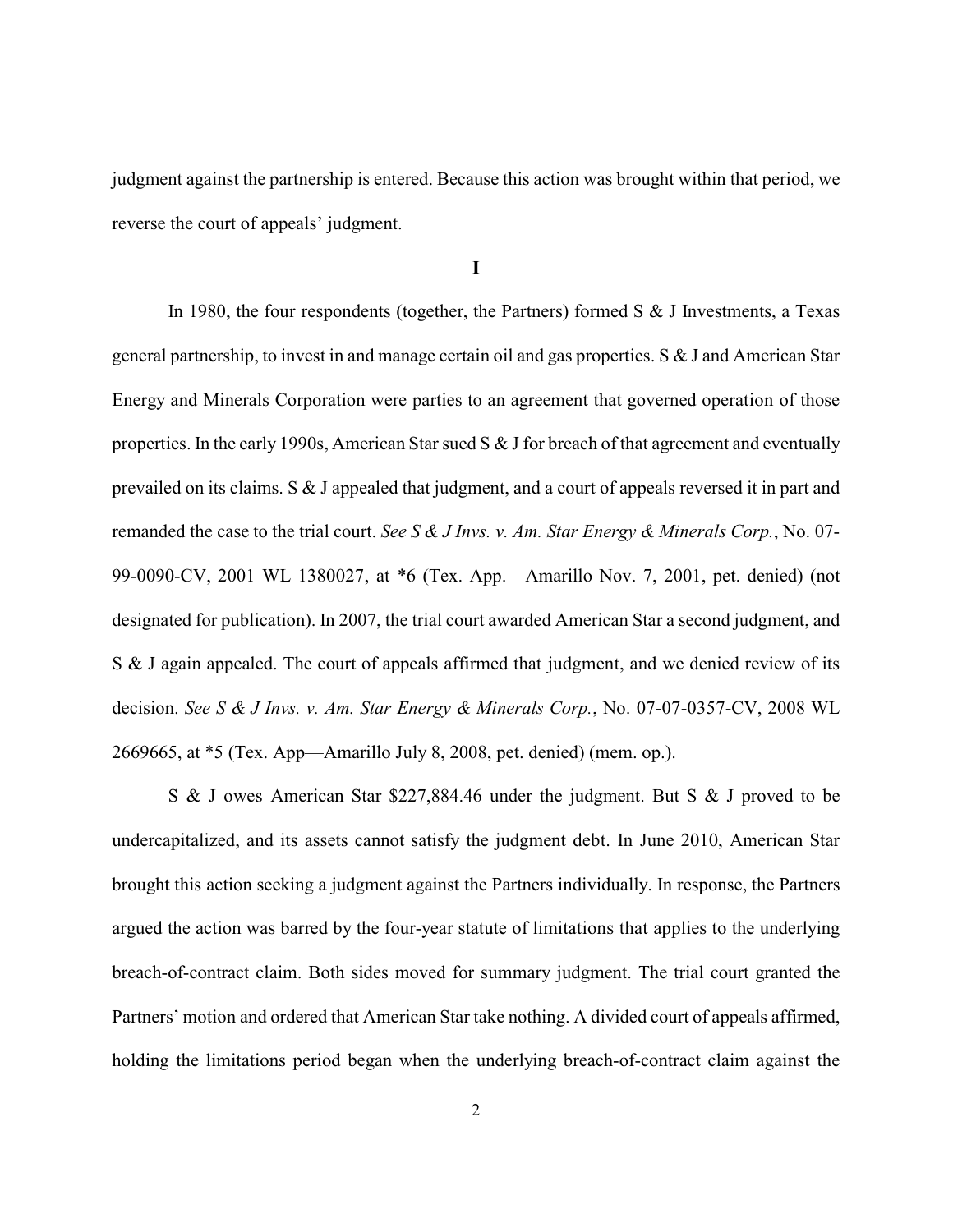partnership accrued, barring this suit. 405 S.W.3d 905, 906–07 (Tex. App.—Amarillo 2013). American Star sought this review.

### **II**

A Texas partnership is "an entity distinct from its partners." TEX. BUS. ORGS. CODE § 152.056. Though that has not always been clear, the Legislature "'unequivocally embrace[d] the entity theory of partnership'" when it enacted the Texas Revised Partnership Act (TRPA), since codified in the Texas Business Organizations Code.<sup>1</sup> In re Allcat Claims Serv., L.P., 356 S.W.3d 455, 464 (Tex. 2011) (quotingTEX.REV.CIV.STAT.ANN.art. 6132b-2.01 cmt. (Vernon Supp. 2010) (Comment of Bar Committee—1993)) (alteration in original). As an independent entity, a partnership may enter into contracts in its own name, may own its own property, and may sue and be sued in its own name. *See* TEX. BUS. ORGS. CODE § 152.101; TEX. R. CIV. P. 28.

Nonetheless, under the TRPA, a partner remains "jointly and severally liable for all obligations of the partnership." TEX. BUS. ORGS. CODE § 152.304(a). This personal liability, undoubtedly an aggregate-theory feature, is a defining characteristic of the partnership form and distinguishes it from other entity types. *Cf. id.* § 152.801(a) ("[A] partner is not personally liable . . . for any obligation of the partnership incurred while the partnership is a limited liability partnership."); *id.* § 101.114 ("[A] member or manager is not liable for a debt, obligation, or liability of a limited liability company . . . ."); *Willis v. Donnelly*, 199 S.W.3d 262, 271 (Tex. 2006) ("A bedrock principle of corporate law is that an individual can incorporate a business and thereby

 $1$  The parties disagree whether the TRPA or the recodified version applies to this case. There is no substantive difference in the provisions we apply today. Though we refer to the law applied as TRPA, we cite to the codified version for practicality's sake.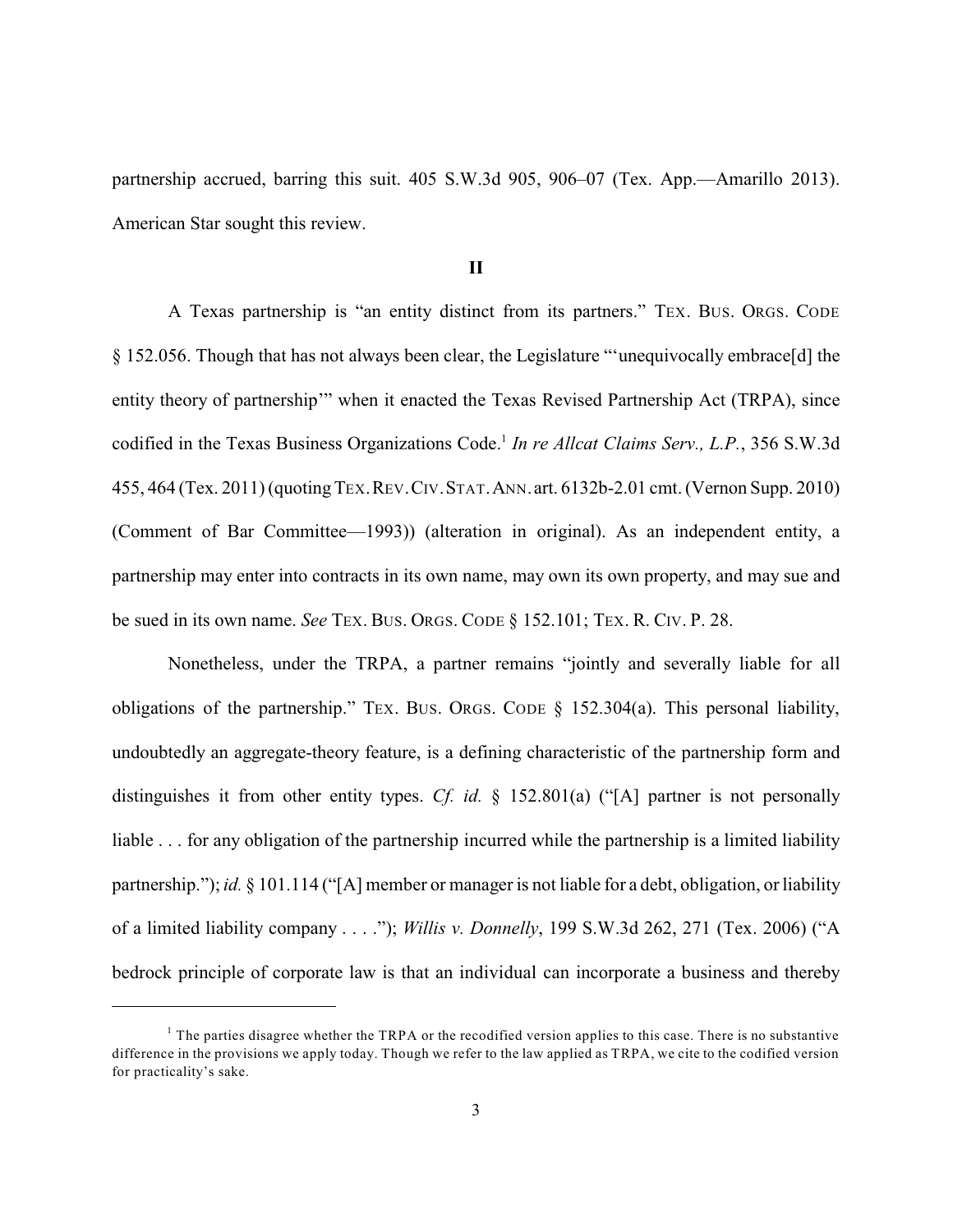normally shield himself from personal liability for the corporation's contractual obligations.") (collecting cases); *see also* 1ALAN R.BROMBERG &LARRY E.RIBSTEIN, BROMBERG AND RIBSTEIN ON PARTNERSHIP § 1.03 $(c)(4)$  (2012) ("The personal liability of partners is perhaps the most important aggregate feature of partnership . . . .").

Through its scheme for enforcing that liability, however, the TRPA imposes even on this aggregate feature an entity aspect. *See* TEX. REV. CIV. STAT. ANN. art. 6132b-305 cmt. (Vernon Supp. 2010) (Comment of Bar Committee—1993) (stating the TRPA's enforcement provisions "are consistent with the emphasis on the partnership as an entity"). "A judgment against a partnership is not by itself a judgment against a partner," so a creditor must obtain a judgment against the partner individually. TEX.BUS.ORGS.CODE § 152.306(a). A creditor may attempt to do so in the suit against the partnership or in a separate suit. *Id.* § 152.305. It may not, however, seek satisfaction of the judgment against a partner until a judgment is rendered against the partnership. *Id.* § 152.306(b)(2)(A). On top of that, the TRPA generally requires time to collect the debt from the partnership first: the judgment against the partnership must go unsatisfied for ninety days before a creditor may proceed against a partner and his assets.<sup>2</sup> *Id.* § 152.306(b)(2)(C). The enforcement of a partner's liability is considered the most confusing aspect of partnership law. *See* ROBERT A. RAGAZZO & FRANCES S. FENDLER, CLOSELY HELD BUSINESS ORGANIZATIONS 193 (2d ed. 2012) (quoting 2 BROMBERG & RIBSTEIN, *supra*, § 5.08(a)). Still, "[t]he passage of time, in conjunction

<sup>&</sup>lt;sup>2</sup> The TRPA allows a creditor to forego this satisfaction period if (1) the partnership is in bankruptcy, (2) the parties have agreed to waive the period, (3) a court orders so after finding that the partnership assets are clearly insufficient or that the satisfaction period is excessively burdensome, or (4) the partner's liability arises independently of his status as a partner. TEX. BUS. ORGS. CODE  $\S$  152.306(c). None of those exceptions apply here.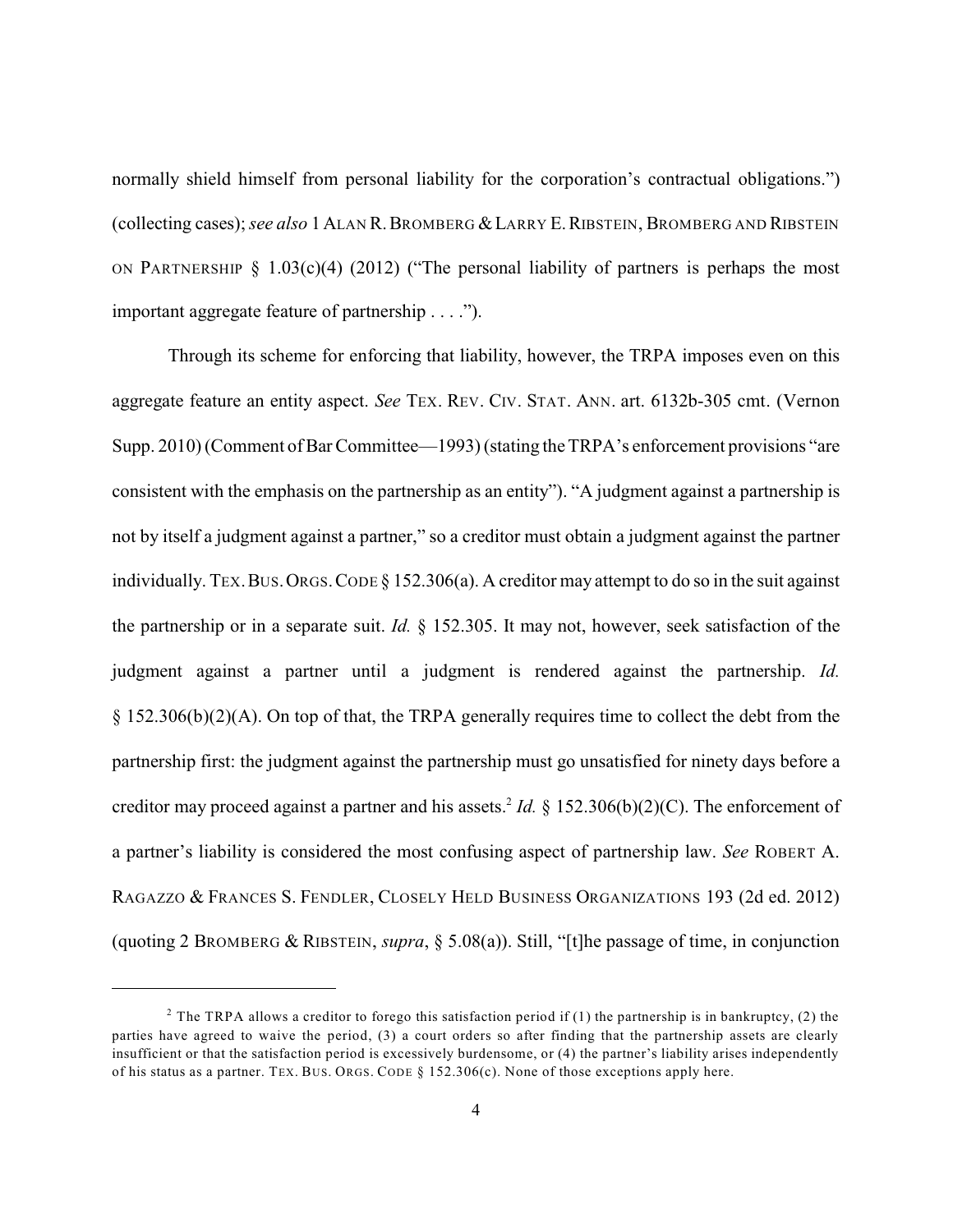with the plain language of the TRPA's text, forecloses any argument that the Legislature rejected any aspect of the entity theory." *Allcat*, 356 S.W.3d at 467.

#### **III**

Despite the Legislature's efforts to define the relationship between a partner and the partnership and to control the circumstances under which a partner's liabilitymay be enforced, it did not expressly dictate when a suit against a partner must be brought. The Partners argue that because American Star could have sued them in its original suit against S & J, this cause of action accrued and limitations on this suit began to run at the same time as on the suit against  $S \& J$ —at the breach of the underlying agreement. American Star, on the other hand, insists the Partners owed no obligation until the judgment against  $S \& J$  became final in 2009, and the limitations period began then. The parties agree that a four-year limitations period applies to this action. They further acknowledge this action was brought more than four years after the underlying cause of action accrued but within four years of the judgment against S & J.

Generally a cause of action accrues "when facts come into existence [that] authorize a claimant to seek a judicial remedy," "when a wrongful act causes some legal injury," or "whenever one person may sue another." *Exxon Corp. v. Emerald Oil & Gas Co.*, 348 S.W.3d 194, 202 (Tex. 2011) (citations omitted); *S.V. v. R.V.*, 933 S.W.2d 1, 4 (Tex. 1996) (citations omitted); *Luling Oil & Gas Co. v. Humble Oil & Ref. Co.*, 191 S.W.2d 716, 721 (Tex. 1945) (citation omitted). The resulting limitations period functions "to compel the exercise of a right of action within a reasonable time." *Moreno v. Sterling Drug, Inc.*, 787 S.W.2d 348, 351 (Tex. 1990) (citation omitted). However,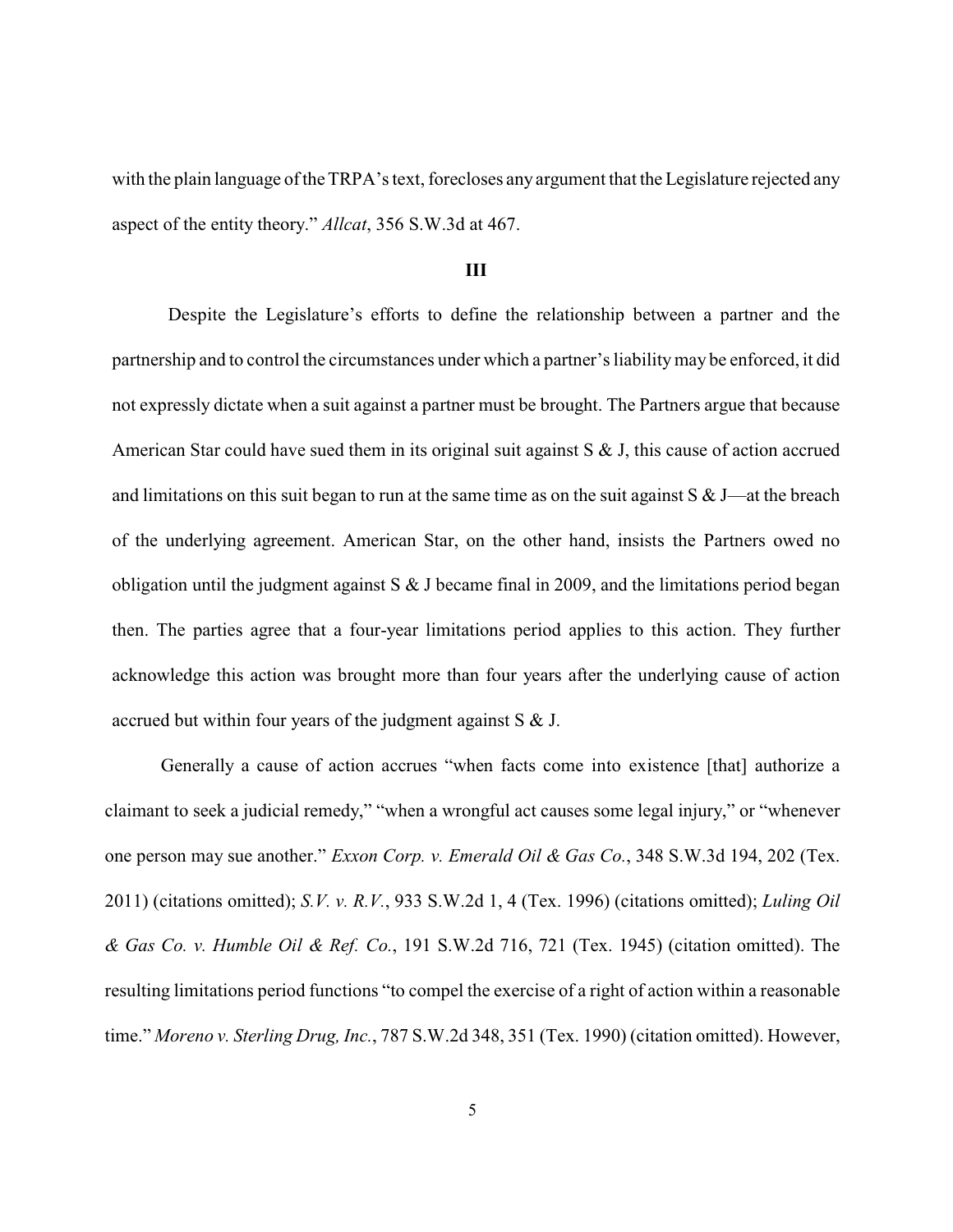"[w]hen the [L]egislature employs the term 'accrues' without an accompanying definition, the courts must determine when that cause of action accrues and thus when the statute of limitations commences to run." *Id.* at 351–52, 354 (refusing to apply the discovery rule to a wrongful-death action, but noting that it would have applied had the applicable statute of limitations not specifically fixed the point of accrual). "'[T]o determine [accrual] in any particular case is to establish a general rule of law for a class of cases . . . .'" *Id.* at 351 (quoting *Fernandi v. Strully*, 173 A.2d 277, 285 (N.J. 1961)) (other citations omitted).

The statutes of limitations applicable here use the term "accrues" but do not specify when accrual occurs. *Compare* TEX.CIV.PRAC.&REM.CODE § 16.004(a)(3) (providing limitations period for a debt cause of action), *and id.* § 16.051 (providing residual limitations period), *with id.* § 16.003(b) ("The cause of action [for wrongful death] accrues on the death of the injured person."). We are thus left to establish a rule of accrual for partner-liability suits, which "'must be founded on reason and justice.'" *Moreno*, 787 S.W.2d at 351 (quoting*Fernandi*, 173 A.2d at 285) (other citations omitted). Reason requires us to consider the TRPA's overall scheme and the legislative intent expressed therein. *See Tex. Dep't of Transp. v. City of Sunset Valley*, 146 S.W.3d 637, 642 (Tex. 2004) (stating "[w]e must read the statute as a whole" and "consider the objective the law seeks to obtain" (citations omitted)). Justice requires us to examine the rule's policy implications and equity of its consequences. In light of a partnership's status as a separate entity and the statutory prerequisites to proceeding against a partner, we hold that the cause of action against a partner does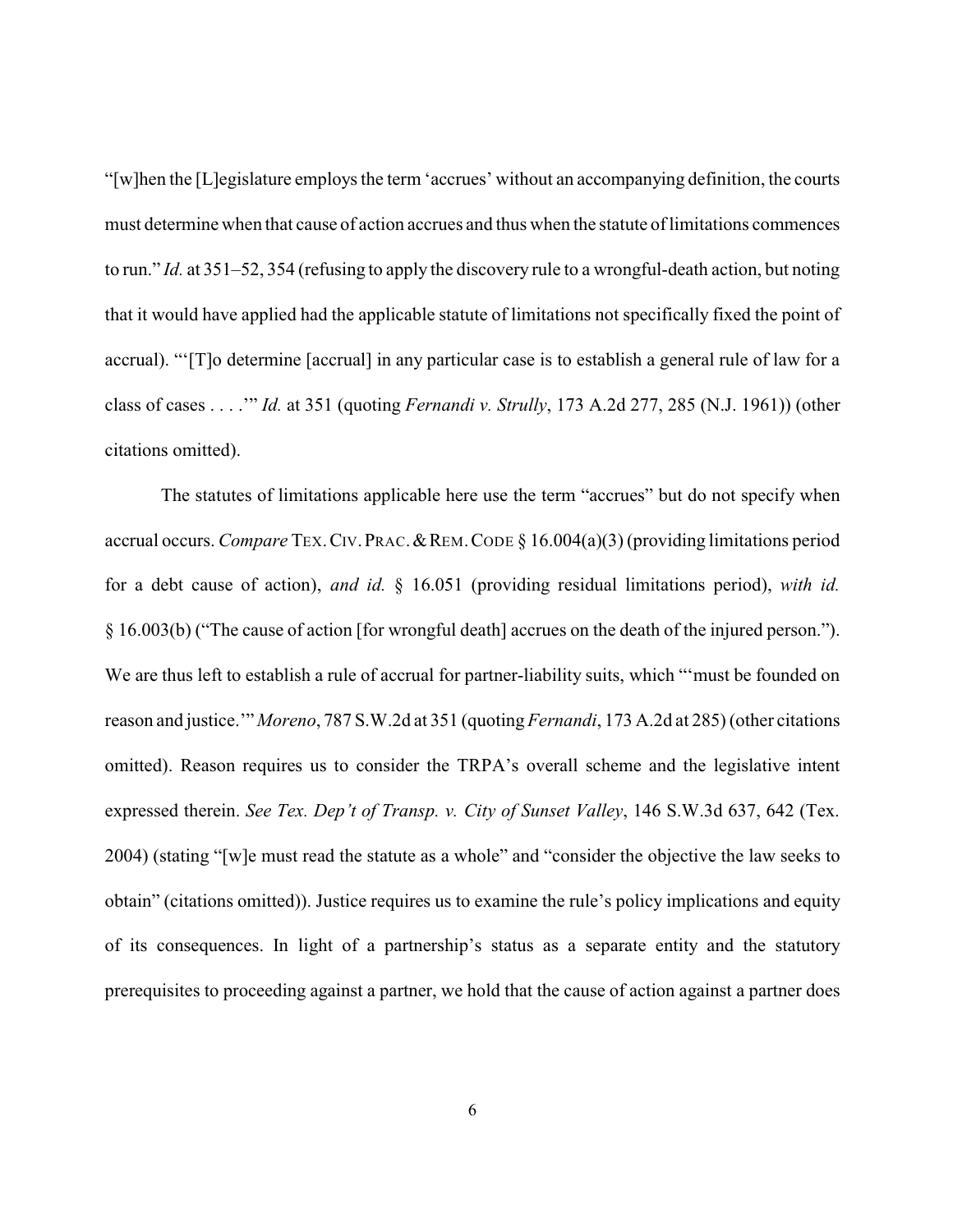not accrue until a creditor can proceed against a partner's assets—that is, generally at the expiration of the ninety-day satisfaction period.<sup>3</sup>

#### **A**

As a result of the partnership's statutorily confirmed status as a separate entity, a partnership's acts are only its own, not a partner's. *Cf. Allcat*, 356 S.W.3d at 468 ("Individual partners do not own [partnership income and profits] while they remain in the partnership's hands and have not been distributed to the partners." (citations omitted)). Here, it was  $S \& J$  that was party to and breached the agreement with American Star. The Partners, separate entities by statute, were not in privity with American Star, and they committed no wrongful act and caused no legal injury. *See S.V.*, 933 S.W.2d at 4. Surely, the Partners are liable for S & J's breach, but only by operation of the statute. An effect of the entity theory is that a partner's liability is wholly derivative of the partnership's liability.

The statutory prerequisites to enforcement make a partner's liability not only derivative of the partnership's liability, but contingent on it for all practical purposes. If a partnership obligates itself to pay a sum or perform a service under a contract, the individual partners, though liable for the obligation under the TRPA, cannot immediately be called on to pay or perform in lieu of the partnership. In either case, the claim must be litigated against the partnership so that its obligation is determined, reduced to damages, and fixed in a judgment. *See* TEX. BUS. ORGS. CODE § 152.306(b)(2)(A). Second, the plaintiff-creditor must have ninety days' opportunity to satisfy that judgment from the partnership's assets. *Id.* § 152.306(b)(2)(C).

 $3$  Because the satisfaction period applies here, we do not address accrual when a creditor may proceed directly against a partner under Texas Business Organizations Code section 152.306(c).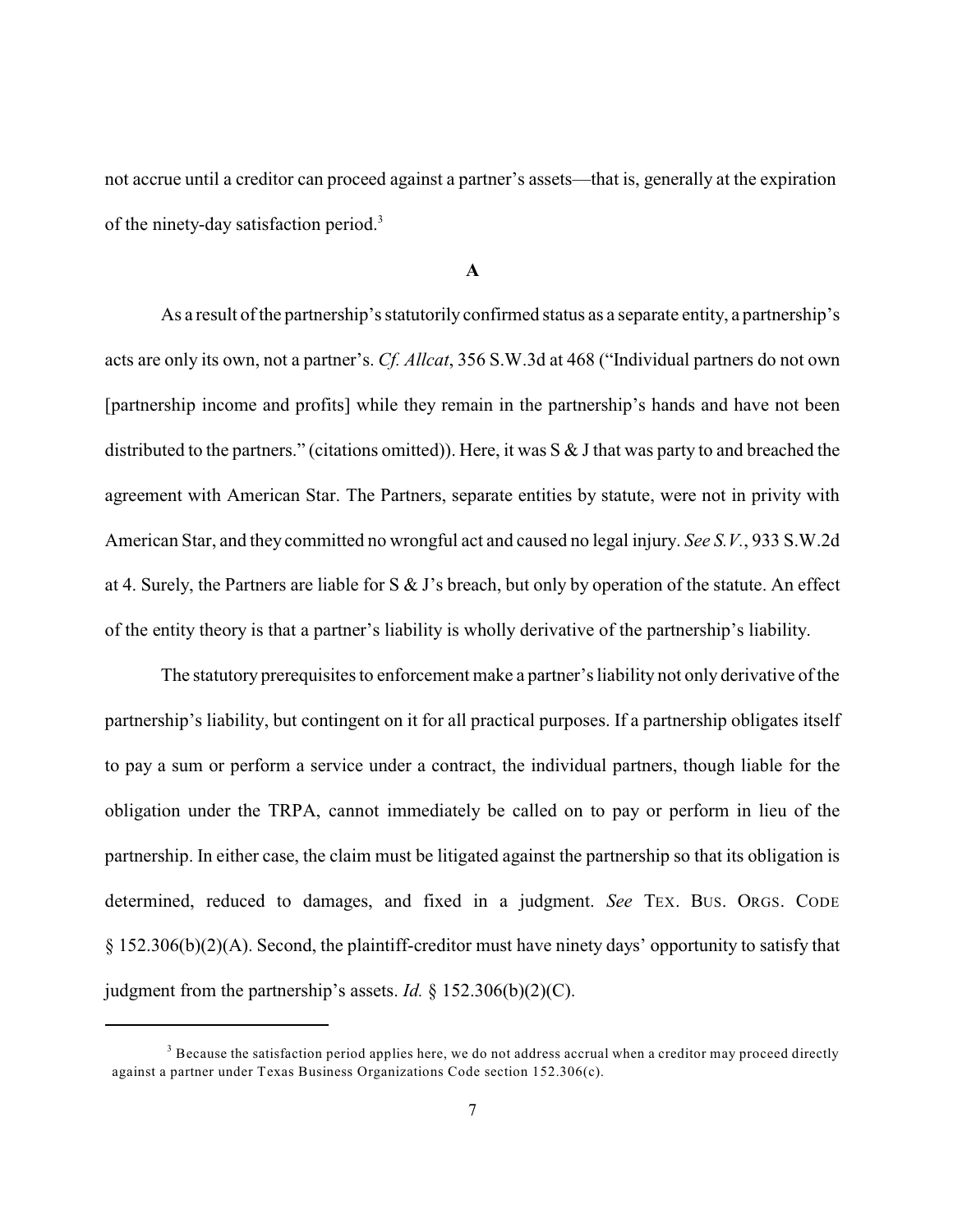Considering the derivative and contingent nature of that liability, the onlyobligation for which a partner is really responsible is to make good on the judgment against the partnership, and generally only after the partnership fails to do so. *See* 1 BROMBERG & RIBSTEIN, *supra*, § 1.03(c)(4) ("Under [the entity theory], the partners are essentially guarantors of an independent partnership debt rather than being directly responsible."); *cf.* UNIF. P'SHIP ACT § 307 cmt. 4 (1997) ("[The Revised Uniform Partnership Act's exhaustion requirement] respects the concept of a partnership as an entity and makes partners more in the nature of guarantors than principal debtors on every partnership debt."). The significance of joint and several liability in the partnership context is that once that the prerequisites are met, a creditor can seek the whole debt from one party and is not required to join all the partners, obtain judgments against them, or apportion liability among them. *Cf.* 2 BROMBERG & RIBSTEIN, *supra*, § 5.08(g) (stating the exhaustion requirement defeats the joint-and-several characterization). This scheme defers a partner's liability, and as a result a creditor cannot seek a judicial remedy from a partner until these prerequisites are met. *See Exxon Corp.*, 348 S.W.3d at 202. Because a creditor's rights against a partner do not arise when the partnership incurs an obligation, we define accrual as occurring when those rights arise. *See S.V.*, 933 S.W.2d at 3 ("[Limitations] quicken diligence by making [a claim] in some measure equivalent to a right . . . ." (quoting *Gautier v. Franklin*, 1 Tex. 732, 739 (1847)) (internal quotation marks omitted)).

The TRPA allows a partner to be sued in the action against the partnership or in a separate action, and our definition of accrual in an action against the partner is consistent with that permissive rule. *See* TEX.BUS.ORGS.CODE § 152.305. Especially considering its enforcement scheme, this rule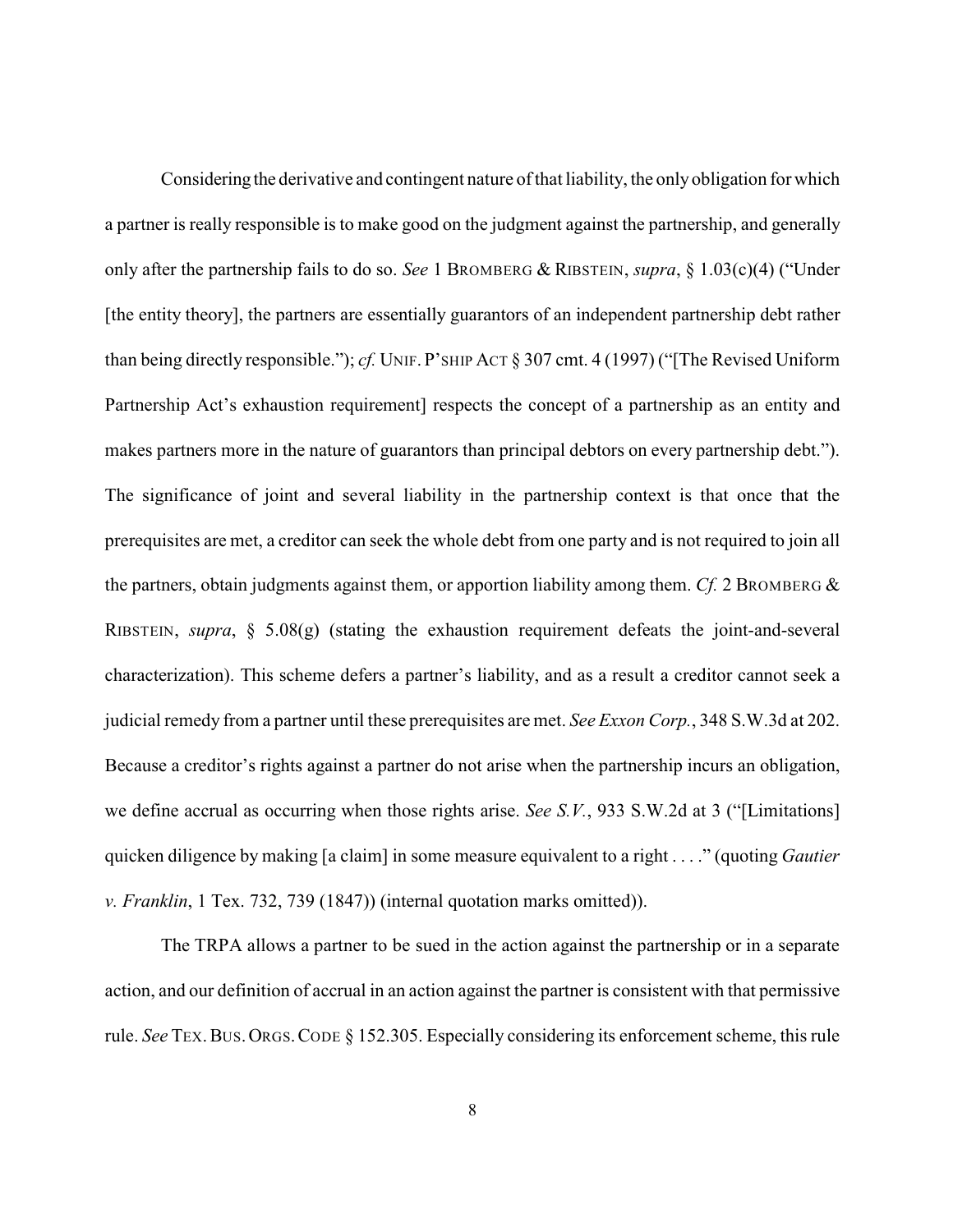suggests the Legislature considers the collection action to be separate from the underlying litigation. The only practical reason to sue a partner separately is to be able to sue him later—a concurrent separate suit would presumably be consolidated or sit pending disposition of the case against the partnership. The most likely time, if not the only logical time, a plaintiff would do so is when the partnership fails to satisfythe judgment. Though the time required here to obtain the judgment against S & J is probably extraordinary, this case illustrates that litigation of such claims can continue well beyond the applicable limitation periods. In allowing separate suits, the Legislature must have contemplated that at least some subsequent actions against partners would be brought outside of the original limitations period. *See* UNIF. P'SHIP ACT § 307 cmt. 2 (1997) ("[Allowing separate suit of partners] will simplifyand reduce the cost of litigation, especially in cases of small claims where there are known to be significant partnership assets and thus no necessity to collect judgment out of the partners' assets."). While American Star could have named the Partners in the original suit, doing so would not change the result here: American Star would not have been able to pursue the Partners' assets until after the judgment was finalized in 2009. *See* TEX. BUS. ORGS. CODE  $\S 152.306(b)(2)(C)(ii)$  (providing the satisfaction period as to a contested partnership judgment begins only once a stay on execution expires).

Despite this specific statutory context, the Partners and the court of appeals would apply to this suit the general rule of accrual as stated in *Luling Oil & Gas*: "[W]henever one person may sue another[,] a cause of action has accrued." 191 S.W.2d at 721 (citation omitted). That rule is not, however, universal. For example, a cause of action for indemnity does not accrue "until the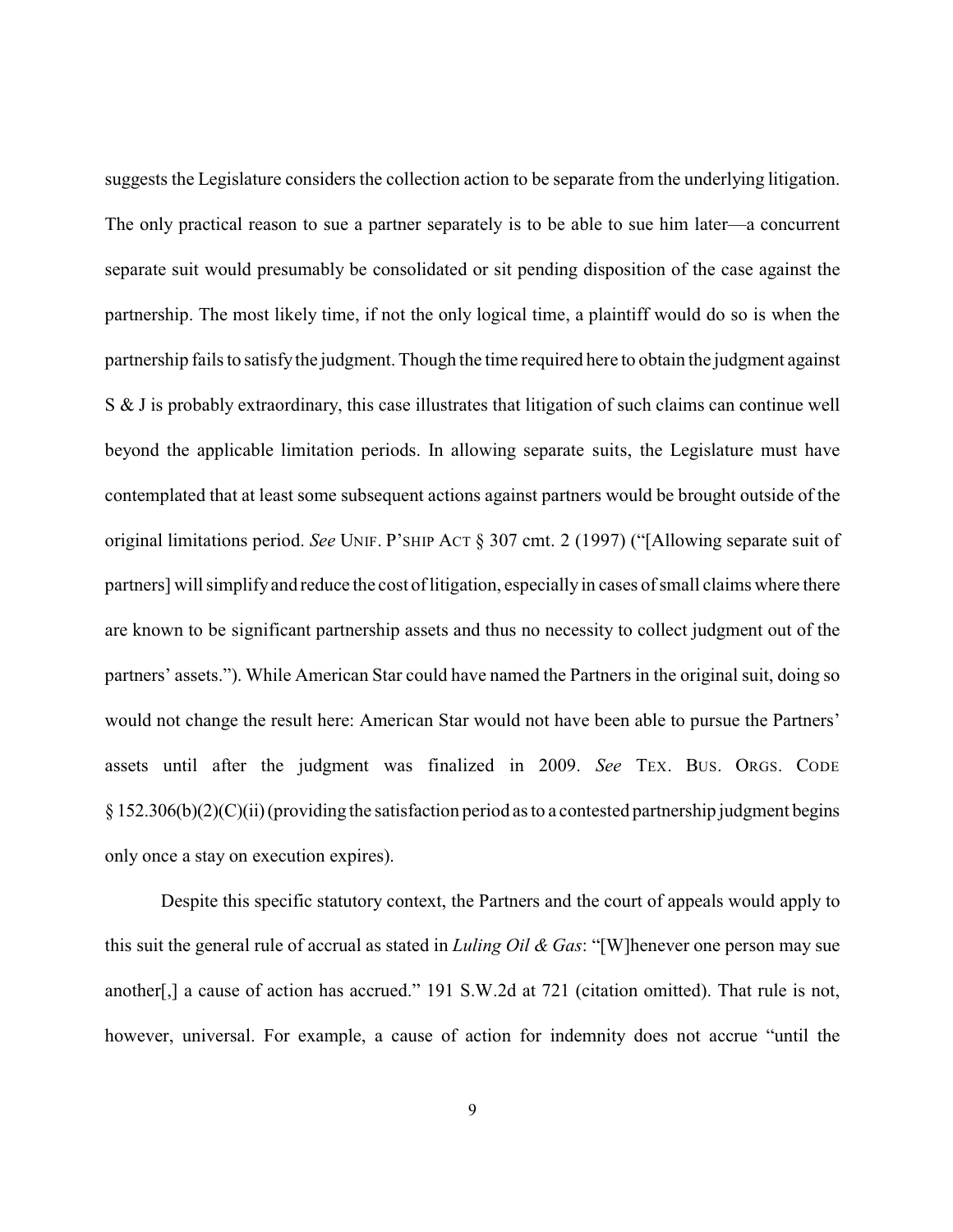indemnitee's liability to the party seeking damages becomes fixed and certain," generally by a judgment. *Ingersoll-Rand Co. v. Valero Energy Corp.*, 997 S.W.2d 203, 208 (Tex. 1999) (citations omitted). Still, "an indemnitee may bring a claim against an indemnitor before the judgment is assigned against the indemnitee"—before the cause of action accrues and before limitations begin to run. *Id.* at 209 (citing *Getty Oil Co. v. Ins. Co. of N. Am.*, 845 S.W.2d 794, 799 (Tex. 1992)); *City of San Antonio v. Talerico*, 81 S.W. 518, 520 (Tex. 1904) ("It is permitted by our law to bring into the suit against it the party whom it seeks to hold liable as an indemnitor, . . . but this does not make the limitation applicable to the cause of action of the plaintiff control its action over against the indemnitor."). This rule is based on our interest in judicial economy. *See Getty Oil*, 845 S.W.2d at 799 ("Forcing the indemnity suit to wait for judgment in the liability suit 'would contravene the policy of the courts to encourage settlements and to minimize litigation.'" (quoting *K & S Oil Well Serv., Inc. v. Cabot Corp.*, 491 S.W.2d 733, 739 (Tex. Civ. App.—Corpus Christi 1973, writ ref'd  $(n.r.e.)$ )).

Similarly, *Luling Oil & Gas*'s rule does not readily apply to the partnership-liability context. In that case, we addressed a garden-variety contract action between a seller and buyer of oil and gas interests. *See* 191 S.W.2d at 718–19, 721–22 (noting the contract "fixed the rights and obligations of the parties" and gave the seller "the right to compel" the relief sought). "*In this situation*," we held, "the statute of limitation begins to run at the time when a suit could be commenced upon the claim asserted." *Id.* at 722 (emphasis added) (citation omitted). Here, there is no evidence that S & J's agreement with American Star imposed anyobligation on the Partners or gave American Star the right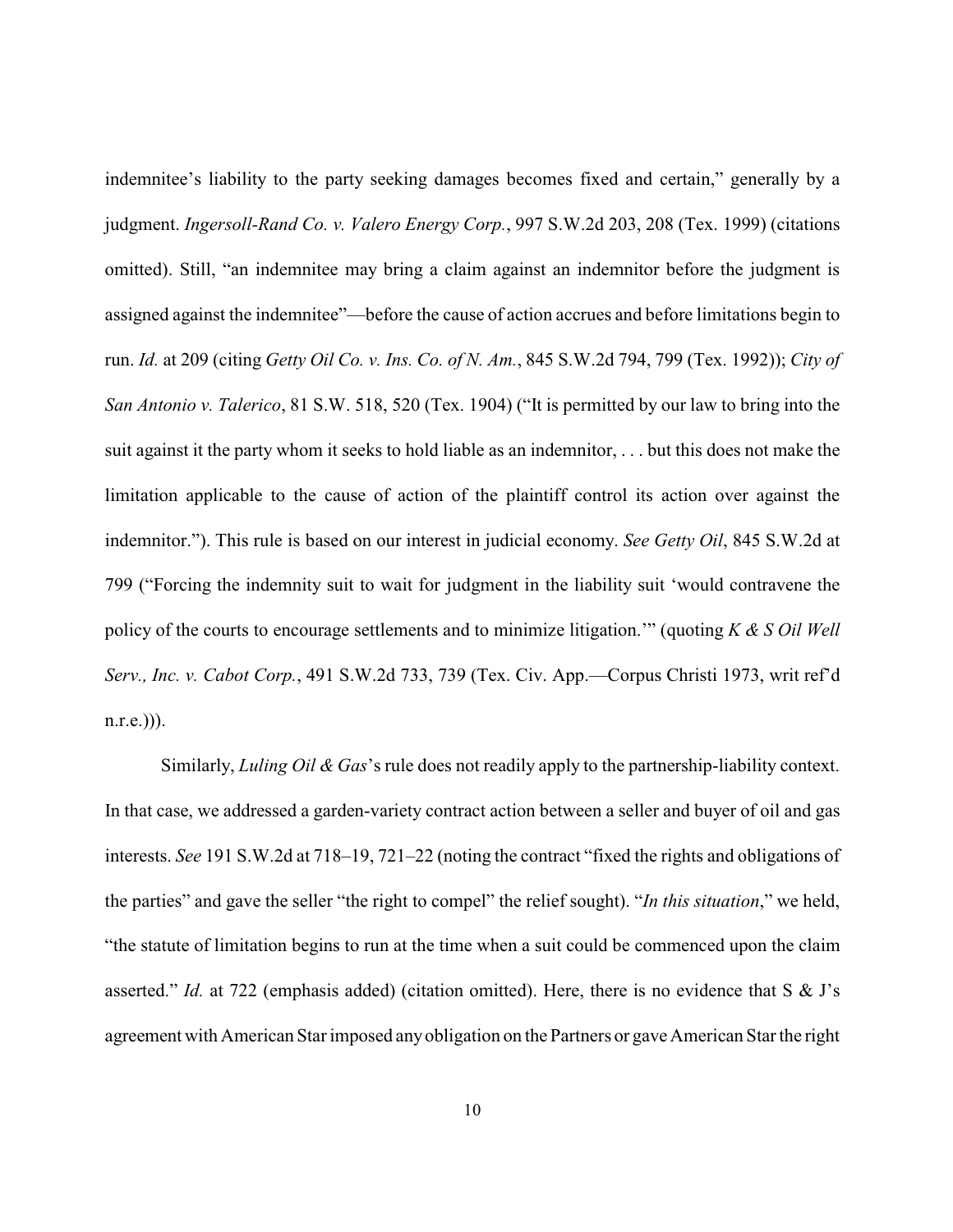to compel anything of the Partners. Further, the TRPA's scheme mirrors aspects of our indemnity jurisprudence and serves as a legislative basis for excepting suits against partners from the general accrual rule.

The Partners and the court of appeals also rely on the TRPA's requirement that the judgment against a partner must be "based on the same claim" as the judgment against the partnership to argue this suit is really a suit on the underlying contract obligation. *See* TEX. BUS. ORGS. CODE § 152.306(b)(2). If the judgment created an independent cause of action, the Partners argue, American Star could not satisfy this statutory prerequisite. We are not persuaded. This suit is to enforce liability created by the TRPA, not the agreement, but it is still *based* on American Star's underlying contract claim, consistent with the statute.

Federal courts applying the TRPA have reached the same conclusion we reach today. *See Evanston Ins. Co. v. Dillard Dep't Stores, Inc.*, 602 F.3d 610, 617 (5th Cir. 2010) (holding a cause of action to recover against partners of law firm successfully sued for trademark infringement accrued on entry of judgment against the firm, at the earliest); *In re Jones*, 161 B.R. 180, 183 (Bankr. N.D. Tex. 1993) ("Under the entity theory of partnerships, it is logical that a partner has no liability until the partnership liability is established."). The Partners cite lower-court precedent to argue that the federal-court decisions are contrary to Texas law, which they insist has always required partners to be individually named and served within the limitations period running from the underlying claim.<sup>4</sup>

*See Mathew v. McCoy*, 847 S.W.2d 397, 400 (Tex. App.—Houston [14th Dist.] 1993, no writ) (holding no 4 judgment could be taken against partners who were not added and served within the limitations period running from the underlying claim); *Partee v. Phelps*, 840 S.W.2d 512, 514–15 (Tex. App.—Dallas 1992, no writ) (holding res judicata barred suit against partners); *Cothrum Drilling Co. v. Partee*, 790 S.W.2d 796, 800 (Tex. App.—Eastland 1990, writ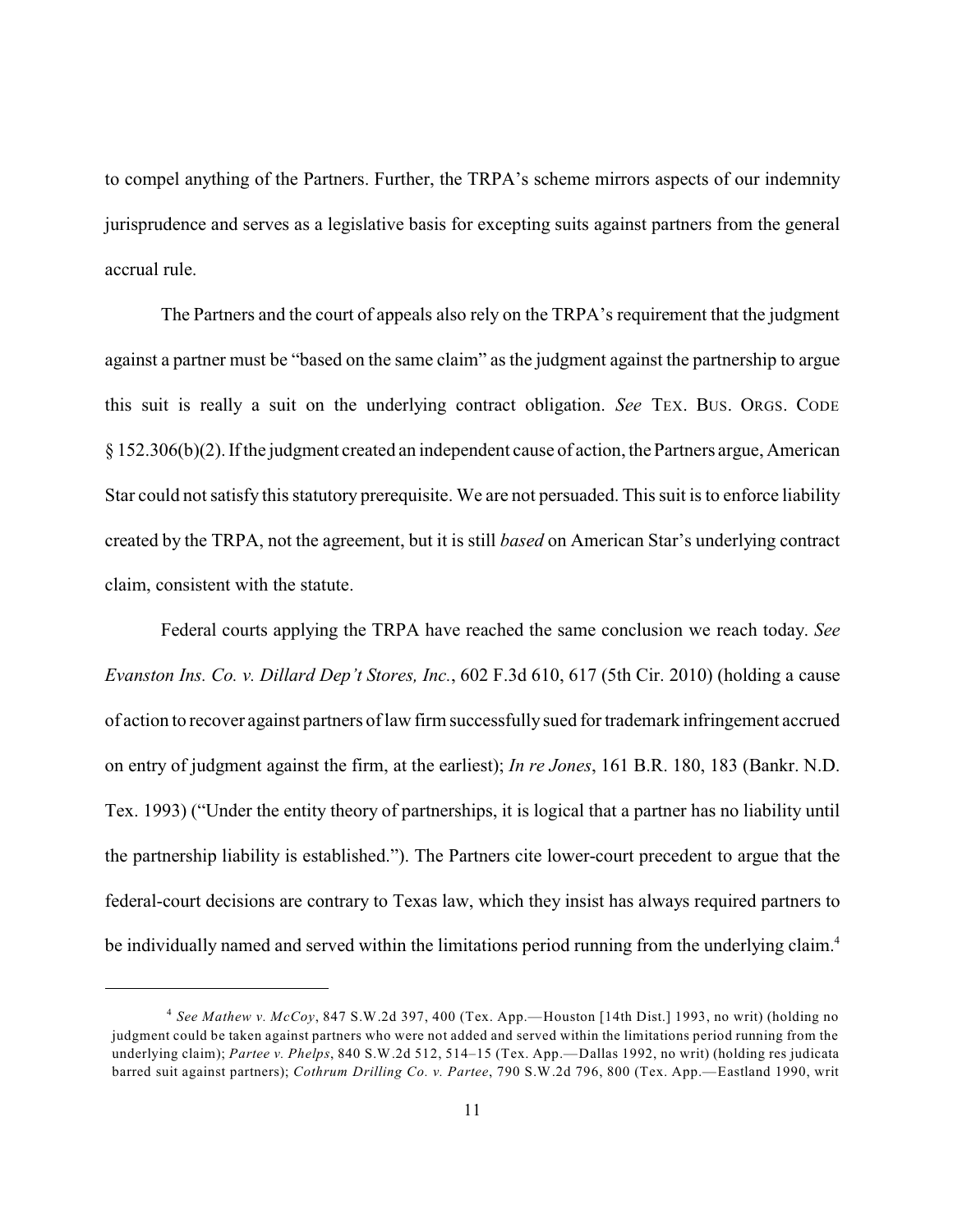Those cases, however, were decided under the Texas Uniform Partnership Act (TUPA), the TRPA's predecessor, and contain no meaningful discussion of relevant statutory partnership law. The TUPA did not expressly follow the entity theory and did not impose the prerequisites to proceeding against a partner. *See Allcat*, 356 S.W.3d at 463–64 (stating that though the TUPA "'lean[ed] heavily toward the entity idea,'" the TRPA was passed "'to allay previous concerns that stemmed from confusion as to whether a partnership was an entity or an aggregate of its members'" (citations omitted) (alteration in original)); *Kao Holdings, L.P. v. Young*, 261 S.W.3d 60, 63 (Tex. 2008) (stating the TUPA contained no provision similar to the TRPA's liability-enforcement provision). The Partners unconvincingly argue the Legislature confirmed the rule applied in these cases when it codified the TRPA into the Business Organizations Code without overruling those decisions. On the contrary, the TRPA's passage eliminates any instructive or persuasive value those decisions may have once had. We therefore decline to rely on them.

#### **B**

Our holding does not disturb the policy purposes behind limitations. They exist "to compel the exercise of a right of action within a reasonable time so that the opposing party has a fair opportunity to defend while witnesses are available." *Moreno*, 787 S.W.2d at 351 (citation omitted). In the partnership context, these concerns are addressed by the limitations period applying to the underlying cause of action against a partnership. Here, by suing  $S & J$  within the statute of limitations on the claim, American Star *did* exercise its contract right of action within a reasonable time. This

denied) (holding statute governing service on partnership "does not authorize a judgment against the partners who were not served before the claims against them were barred by the statute of limitations" (citations omitted)).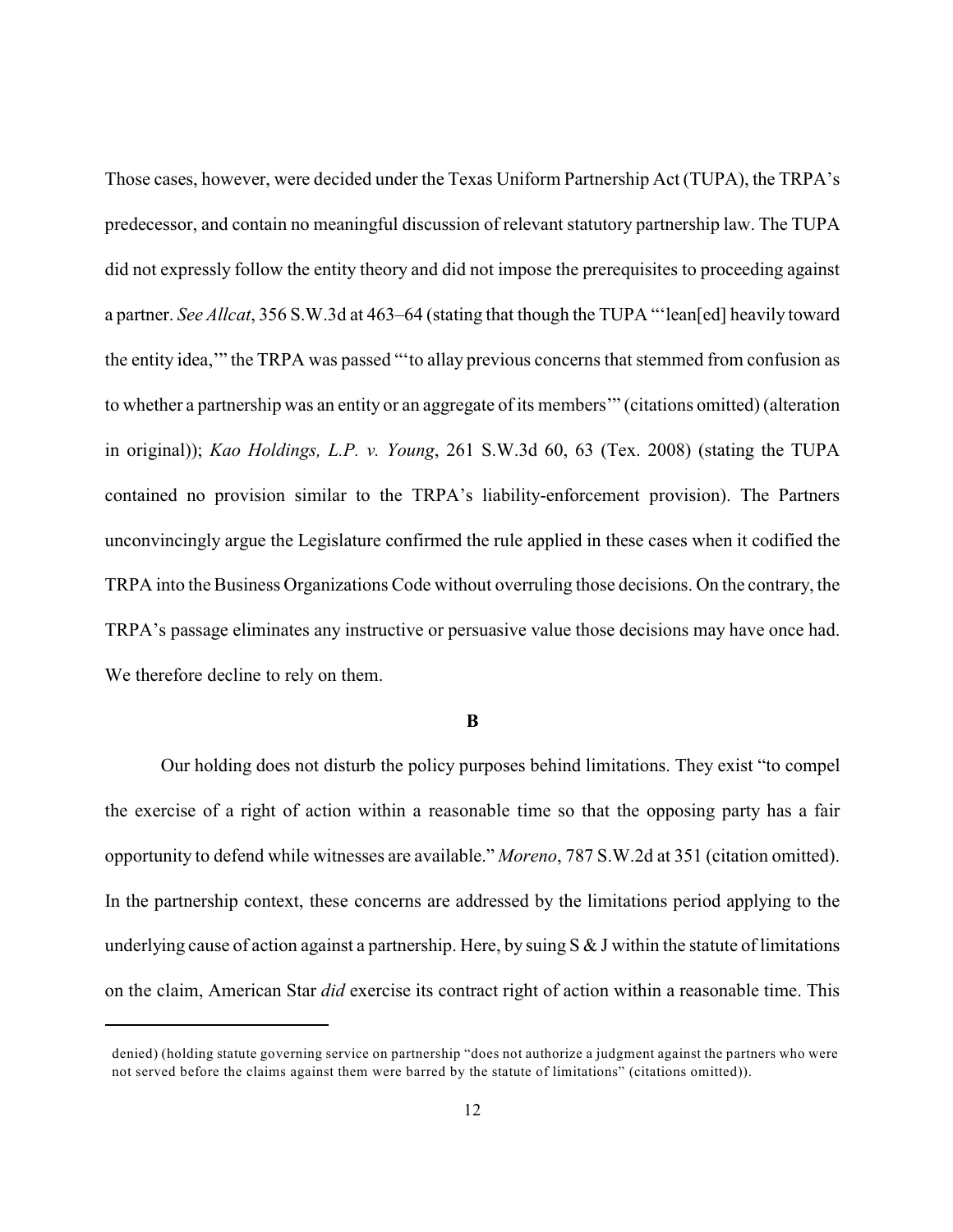action to collect the judgment debt from the Partners does not require relitigation of that claim. At issue is only whether the judgment exists and whether the Partners were in fact partners at the time of injury alleged. Applied here, the limitations period running from the underlying claim "would fail to serve the underlying purpose of limitations and instead would be a purely formal exercise." *See Matthews Constr. Co. v. Rosen*, 796 S.W.2d 692, 694 (Tex. 1990) (citation omitted).

The Partners argue that this suit imposes "automatic" liability and undermines their dueprocess rights. They point to *Kao Holdings*, in which we said partners "should be both named and served so that they are on notice of their potential liability and will have an opportunity to contest" that liability. 261 S.W.3d at 64. There, we overturned a judgment against a partner who had not been named or served at all, either in the original suit against the partnership or in a separate suit. *Id.* at 65. In doing so, we simply applied the TRPA's rule that a judgment against a partnership is not by itself a judgment against a partner. *Id.* at 63–64. The Partners'liabilityis not automatic—this action naming them personally is required to establish it. They have the same opportunity to contest their liability as they would have had were they sued within the underlying limitations period.

More generally, the Partners were on notice of their potential liability when they agreed to form and do business as a partnership. The partnership form has built-in mechanisms to provide further notice of any impending liability. First, each partner has a right to manage and conduct partnership business. TEX. BUS. ORGS. CODE  $\S$  152.203(a). When a partnership is sued, the litigation presumably becomes part of that business. Second, each partner owes to the others a duty of care. *Id.*  $§$  152.204(a)(2). When a partnership is served with a lawsuit, that duty may require the partner served to apprise the other partners. *See Zinda v. McCann St., Ltd.*, 178 S.W.3d 883, 890 (Tex.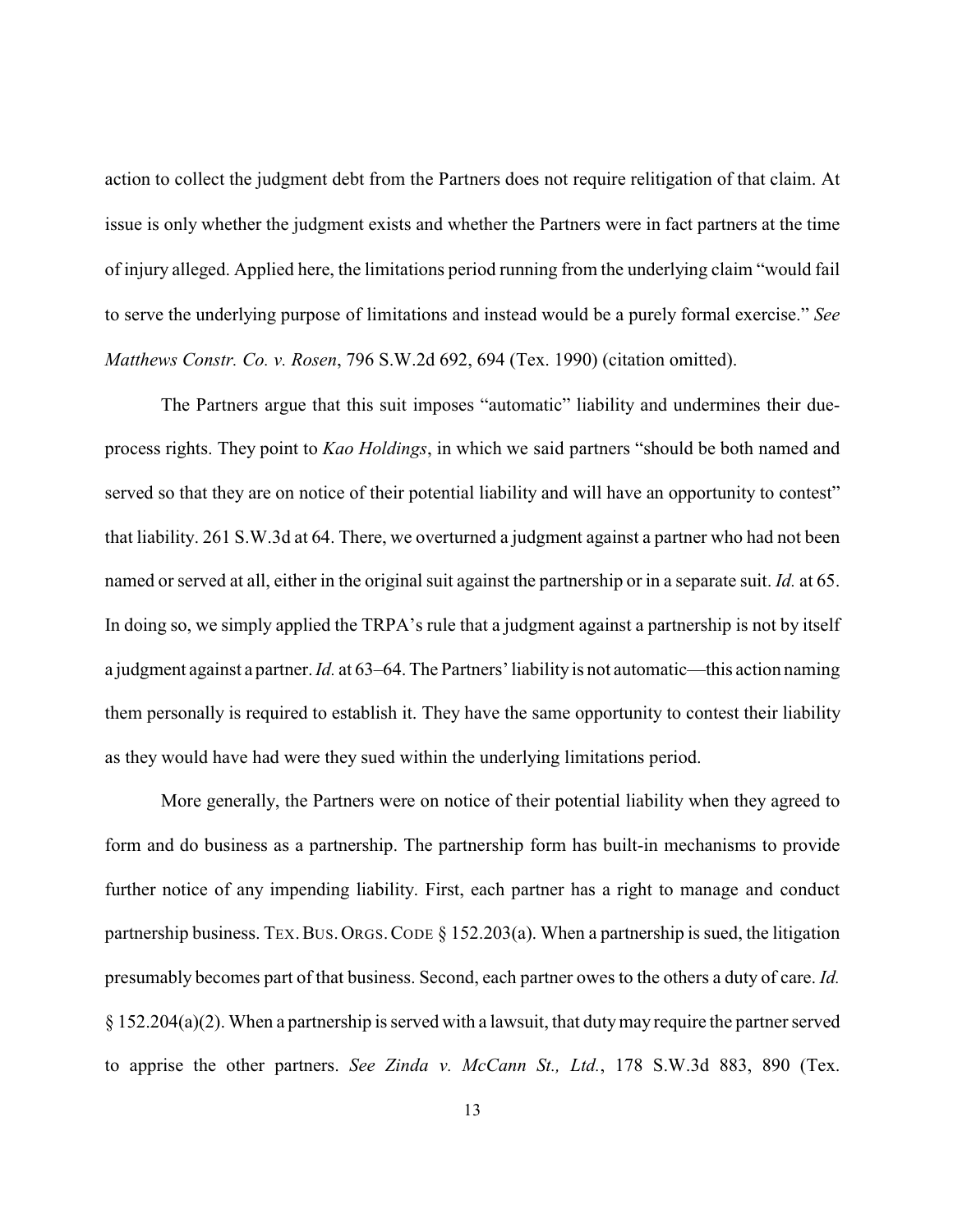App.—Texarkana 2005, pet. denied) ("Partners have a duty to one another to make full disclosure of all matters affecting the partnership . . . ." (citations omitted)). Third, partners can agree to provide notice of pending litigation to one anotherin their partnership agreement. *See* TEX.BUS.ORGS.CODE § 152.002 ("[A] partnership agreement governs the relations of the partners and between the partners and the partnership."). Though the Partners would have us presume our holding causes them harm, we are not persuaded. We have declined in some instances to recognize a special accrual date where the policies underlying limitations outweigh any justification for doing so. *See, e.g.*, *Robinson v. Weaver*, 550 S.W.2d 18, 22 (Tex. 1977) (declining to apply the discovery rule to cases involving medical misdiagnosis). This is not such an instance.

Similarly, our holding avoids the injustice of a partner shielding himself from liability through limitations where their policy purposes are not served. *See Matthews Constr.*, 796 S.W.2d at 694 (refusing to apply limitations where doing so "would effectively permit the corporate form to be used as a 'cloak for fraud'" (citation omitted)); *Moreno*, 787 S.W.2d at 351 ("[Courts] have consciously sought to apply [limitations] with due regard to the underlying statutory policy of repose, without, however, permitting unnecessary individual injustices." (quoting *Fernandi*, 173 A.2d at 285) (other citations omitted)). A party doing business with a partnership does so knowing that if the partnership fails on its obligations, relief is not wholly subject to the adequacy of the partnership assets. Conversely, individuals who choose the partnership form as the vehicle for their enterprise do so knowing that their personal assets are on the line. Equity demands we leave these expectations undisturbed where a plaintiff proceeds as the law allows.

**\* \* \***